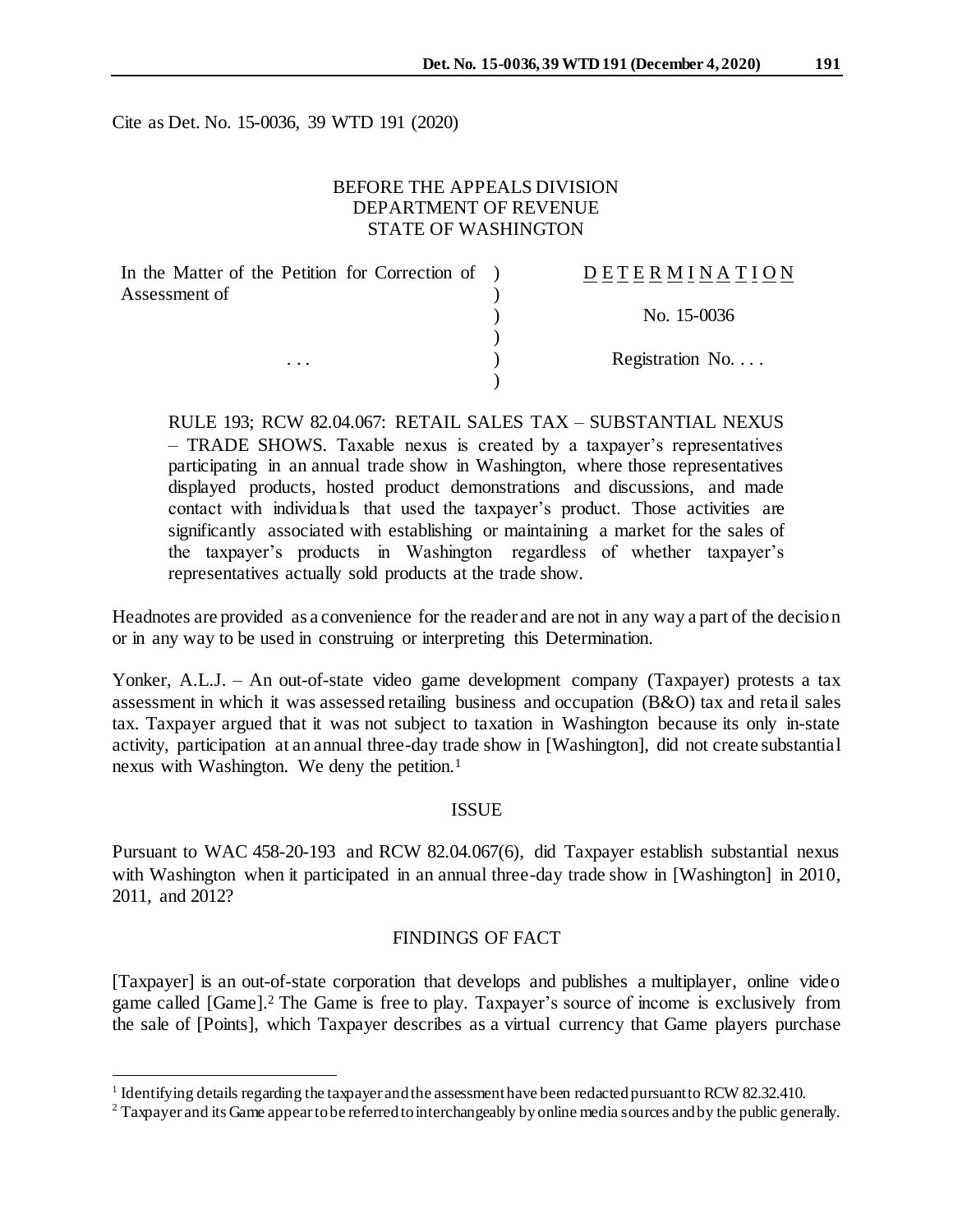online and subsequently redeem online to make "micro-transactions,"<sup>3</sup> through which Game players purchase "champions"<sup>4</sup> or "skins"<sup>5</sup> that enhance their Game playing experience.

Prior to November 2012, Taxpayer had no employees or representatives, and maintained no physical office or other presence, in Washington on a permanent basis. In November 2012, Taxpayer hired an employee located in Washington and registered permanently with the [Department of Revenue (Department)] for tax reporting purposes. In 2013, the Department's Compliance Division conducted a review of Taxpayer's books and records for the time period of January 1, 2010 through September 30, 2012 (review period). During the course of that review, the Compliance Division found that Taxpayer had participated in a trade show devoted to video games called the [Trade Show] in [Washington] during 2010, 2011, and 2012, before Taxpayer permanently registered with the Department in late 2012. 6

[Trade Show] is a series of "gaming festivals" held annually in four cities worldwide, including . . . . Taxpayer described [Trade Show] festivals as follows:

The festivals are attended by industry insiders and the general public and include panels on game topics, exhibitor booths from game developers and publishers, game tournaments, and video game freeplay areas.... The [Trade Show] festivals are national industry events, and the festivals in . . . represent the two largest gaming events in North America.<sup>7</sup>

The [Trade Show] festival in [Washington] lasts for three days, and the approximate public attendance at [Trade Show] in [Washington] in 2010 was 67,600 attendees and the approximate public attendance at the 2011 event was over 70,000 attendees.<sup>8</sup>

Based on Taxpayer's participation in [Trade Show] during 2010, 2011, and 2012, the Compliance Division determined that Taxpayer's online sales to Washington residents were taxable under the retailing B&O tax classification, and were also subject to retail sales tax in Washington. On April 1, 2014, the Department issued a tax assessment for \$ . . . , which included \$ . . . in uncollected retail sales tax, \$ . . . in retailing B&O tax, a \$ . . . delinquent penalty, a \$ . . . five-percent assessment penalty, and \$ . . . in interest. Taxpayer appealed the full amount of the tax assessment, asserting its participation at [Trade Show] during the review period did not create substantial nexus and, therefore, Taxpayer was not subject to taxation in Washington during the review period.<sup>9</sup>

l

 $3$  A "micro-transaction" refers to the purchase of in-game content or premium account features.

<sup>&</sup>lt;sup>4</sup> A "champion" refers to an on-screen virtual character that a Game player controls while playing the Game.

 $5$  A "skin" refers to a special color scheme or design that enhances the appearance of a Game player's champion in the Game.

<sup>6</sup> Taxpayer had obtained a temporary registration with the Department to cover its participation at [Trade Show] in 2011 and 2012. For 2011, Taxpayer did not report any income as a result of its participation in that year. For 2012, Taxpayer represented on appeal that it likewise did not have any income to report as a result of its participation in that year, and stated that a "third party" had sold some Game merchandise. According to Department records, Taxpayer's temporary registration was under the name . . . who appears to be affiliated in some way with Taxpayer. Department records indicate that a tax liability of \$ . . . was reported under that temporary registration, including \$ . . . in retailing B&O tax and \$... in retail sales tax.

<sup>&</sup>lt;sup>7</sup> See also ... and ..., both last visited on February 10, 2015.

<sup>&</sup>lt;sup>8</sup> Found at . . . , last visited on February 10, 2015. No attendance numbers were given for 2012.

<sup>&</sup>lt;sup>9</sup> Taxpayer conceded that it had substantial nexus with Washington after November 2012, when it hired an employee that resided in Washington.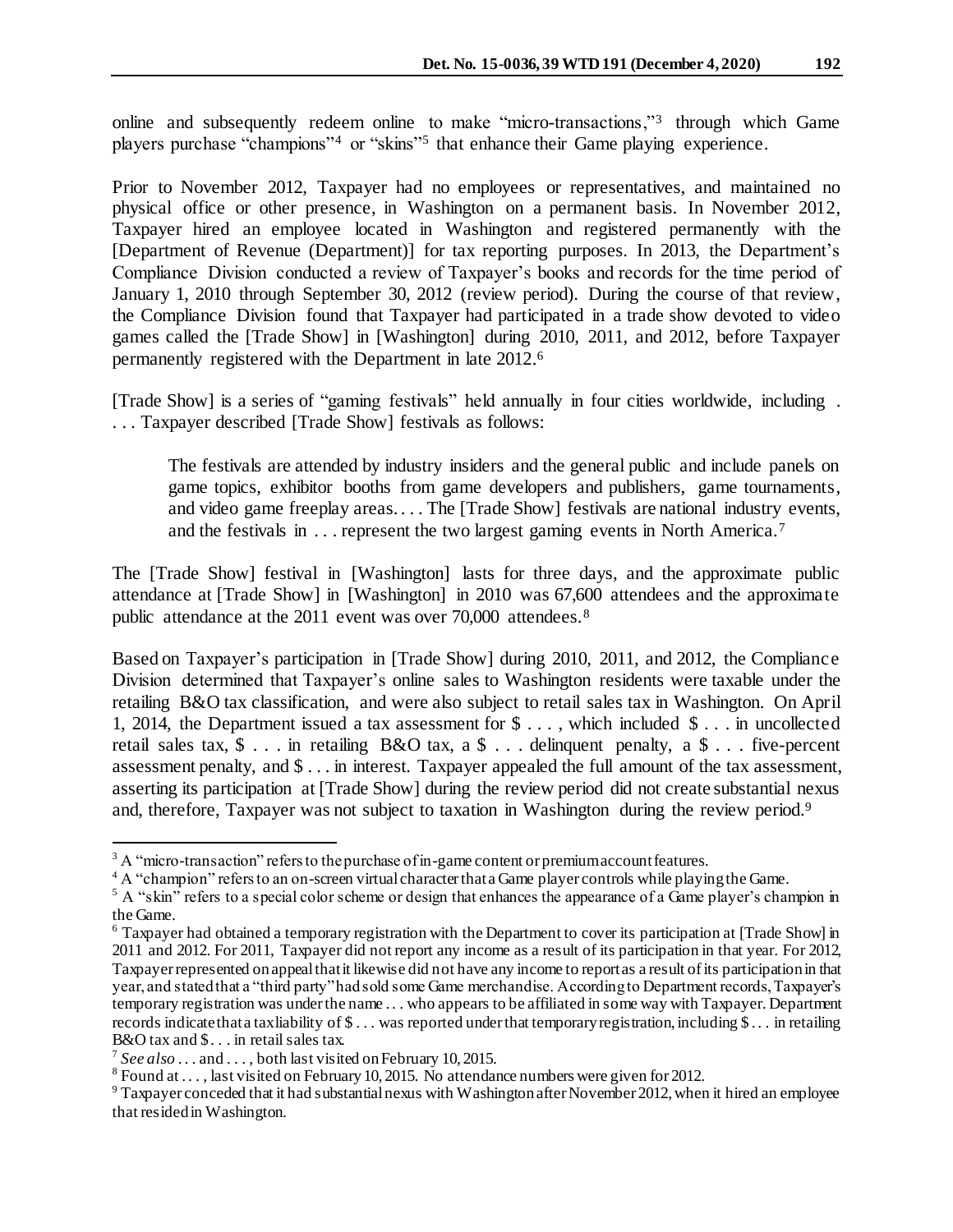On appeal, Taxpayer represented that its participation at [Trade Show] during the review period consisted of (1) demonstrating the Game at another exhibitor's booth and (2) giving away a limited number of free "skins" to public attendees of [Trade Show]. Taxpayer specifically represented that it did not sell any merchandise or other products at [Trade Show] during the review period and did not maintain its own booth at [Trade Show].

Taxpayer's online postings, as well as other online media sources, described Taxpayer's participation at [Trade Show] in more detail for each year during the review period. According to those sources, in 2010, Taxpayer's participation at [Trade Show] also included the following:

- Hosting a [game] on the first day of [Trade Show] with Taxpayer's game developers where the general public was . . . waiting to participate in the game;
- Hosting a game tournament on the second day that lasted eight hours in which 64 teams of public attendees participated;
- Hosting a game tournament on the third day in which eight teams of public attendees participated;
- Hosting a meet-and-greet panel discussion with Taxpayer's game developers;
- Giving away "skins" to any fans that met Taxpayer's representatives.<sup>10</sup>

In 2011, according to online sources, Taxpayer's participation at [Trade Show] also included the following:

- Introducing a new [game] called ... to the public attendees to test out;
- $\bullet$  Hosting [a booth]<sup>11</sup>

And in 2012, according to online sources, Taxpayer's participation at [Trade Show] also included the following:

- Hosting a booth that was . . . at [Trade Show];
- Hosting the ..., a large competition of the Game;
- Hosting a question-and-answer panel discussion with Taxpayer's game developers.<sup>12</sup>

Another online media source reporting on Taxpayer's participation at [Trade Show] in 2012 described Taxpayer's presence there as follows:

. . .

 $\ldots$ <sup>13</sup>

j

While Taxpayer specifically denied selling any merchandise at [Trade Show], and represented that only a "third party" sold Game merchandise at [Trade Show] and only in 2012, Department records

<sup>&</sup>lt;sup>10</sup> Found at . . . , last visited on February 10, 2015.

<sup>&</sup>lt;sup>11</sup> Found at . . . , last visited on February 10, 2015.

<sup>&</sup>lt;sup>12</sup> Found at ..., last visited on February 10, 2015.

<sup>&</sup>lt;sup>13</sup> Found at ..., last visited on February 10, 2015.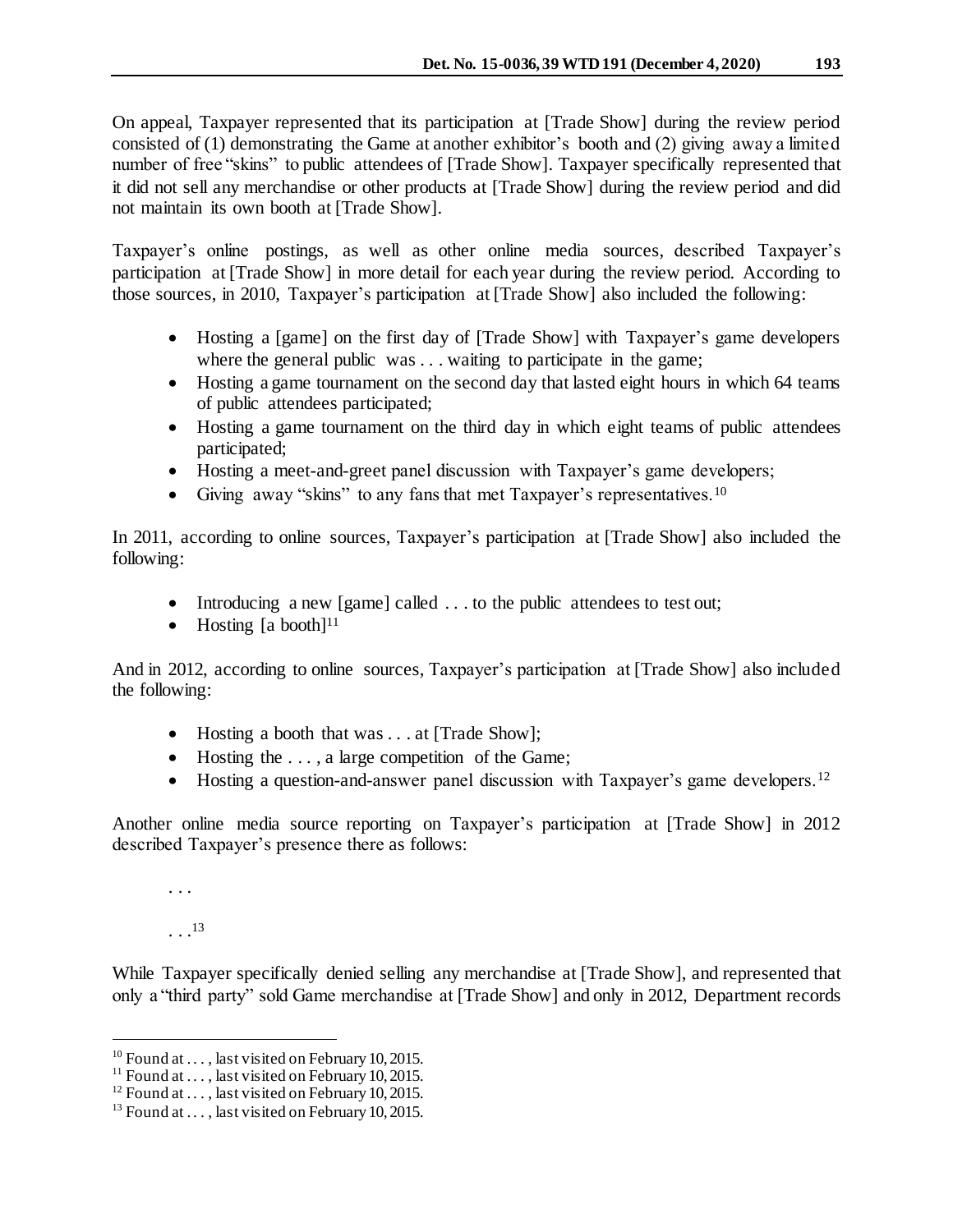indicate that Taxpayer, under its temporary registration account, reported some retail sales at [Trade Show] in 2012.

#### ANALYSIS

Washington imposes a B&O tax on "every person that has a substantial nexus" with Washington "for the act or privilege of engaging in business" in this state. RCW 82.04.220(1). The B&O tax is "extensive and is intended to impose . . . tax upon virtually all business activities carried on in the State." *Analytical Methods, Inc. v. Dep't of Revenue*, 84 Wn. App. 236, 241, 928 P.2d 1123 (1996) (quoting *Palmer v. Dep't of Revenue*, 82 Wn. App. 367, 371, 917 P.2d 1120 (1996)). "Business" is defined broadly to include "all activities engaged in with the object of gain, benefit, or advantage to the taxpayer or to another person or class, directly or indirectly." RCW 82.04.140. The B&O tax measure and rate are determined by the type or nature of the business activity in which a person is engaged. Chapter 82.04 RCW. Persons engaged in making retail sales are taxable under the retail B&O tax classification on their gross proceeds of sales. RCW 82.04.250(1). In addition, retail sales tax is imposed under RCW 82.08.020 on sales of tangible personal property to consumers. Taxpayer does not dispute that it engaged in a retailing business activity during the review period, but maintains that it did not have the requisite "substantial nexus" with Washington during that time, and, therefore, is not subject to B&O tax under 82.04.220 or retail sales tax under RCW 82.08.020.

A state cannot tax transactions that do not have a sufficient connection or "nexus" with that state. *See, e.g.*, *Complete Auto Transit, Inc. v. Brady*, 430 U.S. 274, 279, 97 S. Ct. 1076, 51 L.Ed.2d 326 (1977); *Tyler Pipe Industries, Inc. v. Dep't. of Revenue*, 483 U.S. 232, 250, 107 S. Ct. 2810, 97 L.Ed.2d 199 (1987); *Quill Corp. v. North Dakota*, 504 U.S. 298 (1992); Det. No. 05-0376, 26 WTD 40 (2007). This nexus requirement flows from limits on a state's jurisdiction to tax found in both the Due Process Clause and the Commerce Clause of the United States Constitution. *Quill,*  504 U.S. at 305; *Lamtec Corp. v. Dep't of Revenue,* 170 Wn.2d 838, 246 P.3d 788 (2011) ("A tax on an out-of-state corporation must satisfy by the requirements of the due process clause of the Fourteenth Amendment and the commerce clause."); Det. No. 01-188, 21 WTD 289 (2002). Here, Taxpayer has only raised the issue of lack of nexus under the Commerce Clause.

The United States Supreme Court has identified certain requirements under the Commerce Clause for a state to impose tax on an out-of-state business. In *Complete Auto,* the Court held that the Commerce Clause requires that the tax: (1) be applied to an activity with "substantial nexus" with the taxing state, (2) be fairly apportioned, (3) not discriminate against interstate commerce, and (4) be fairly related to the services provided by the state. *Complete Auto,* 430 U.S. at 279. Here, the only element under the *Complete Auto* test that Taxpayer challenges is the first element, "substantial nexus."

WAC 458-20-193 (Rule 193) defines nexus in the context of inbound sales from out of state as "the activity carried on by the seller in Washington which is significantly associated with the seller's ability to establish or maintain a market for its products in Washington." Rule 193(2)(f). This definition of substantial nexus was cited with approval by the United States Supreme Court in *Tyler Pipe,* 483 U.S. at 250. On June 1, 2010, the Washington legislature enacted RCW 82.04.067(6), which provides a statutory definition for "substantial nexus" [for non-apportionable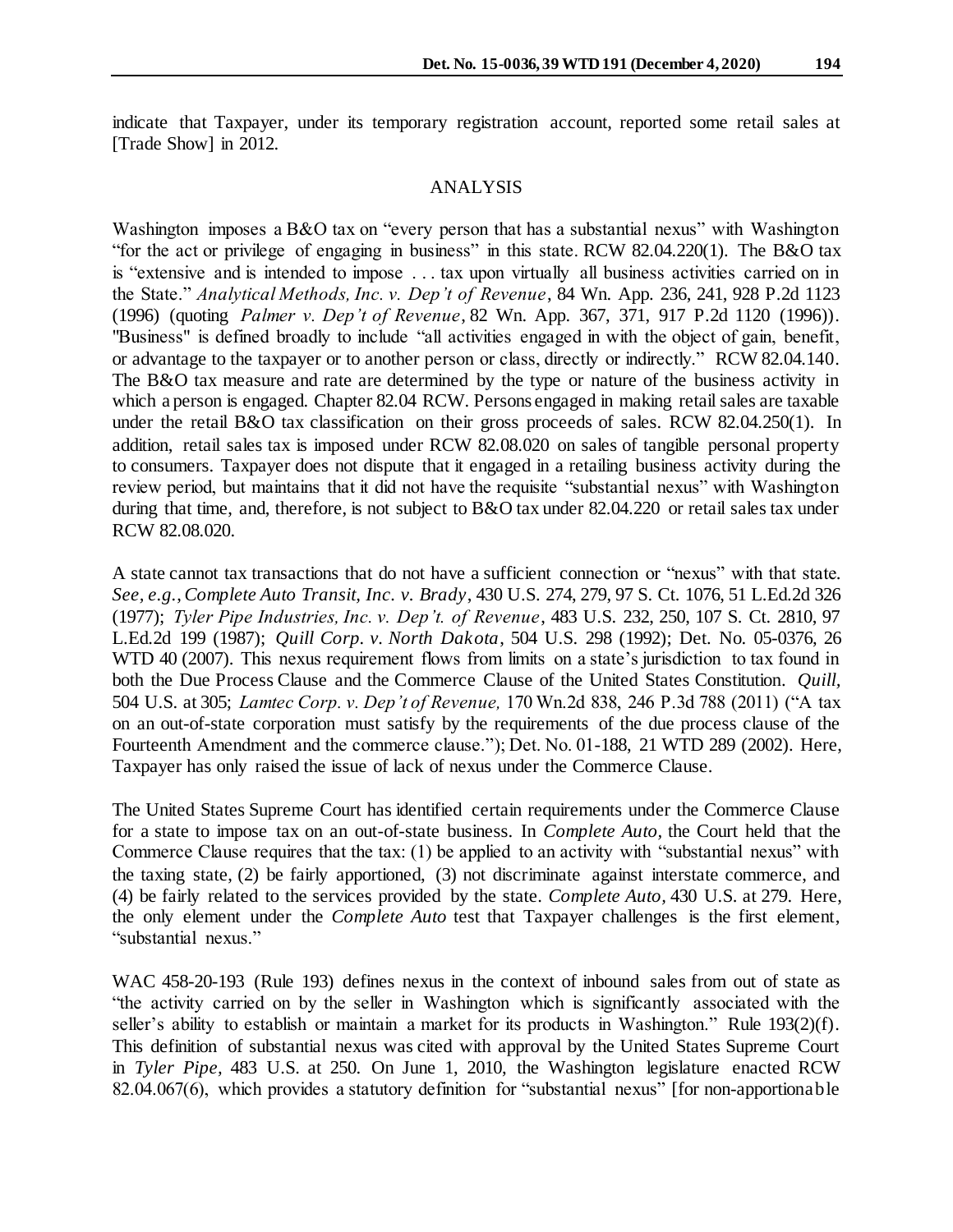activities]<sup>14</sup> that mirrors the definition of that term in both Rule 193(2)(f) and *Tyler Pipe* for persons like Taxpayer that are engaged in retailing, wholesaling, and manufacturing business activity:

[A] person is deemed to have substantial nexus with this state if the person has **physical presence in this state, which need only be demonstrably more than a slightest presence**. For purpose of this subsection, a person is physically present in this state if the person has property or employees in this state. A person is also physically present in this state if the person, either directly or through an agent or other representative**, engages in activities in this state that are significantly associated with the person's ability to establish or maintain a market for its products in this state.**

(Emphasis added). *See National Geographic Society v. California Bd. Of Equalization,* 430 U.S. 551, 556, 97 S.Ct. 1386 (1977); *Quill,* 505 U.S. at 315, n.8. . . .

Here, Taxpayer's representatives entered Washington to participate in the [Trade Show in Washington] in 2010, 2011, and 2012. Our recent holding in Determination No. 14-0062, 33 WTD 439 (2014) is instructive here. In that case, we considered whether a taxpayer that participated in four trade shows each year in Washington during most of the relevant time period, and eleven trade shows in Washington in one year, had substantial nexus with Washington. *Id.* The taxpayer in that case did not sell any merchandise or write any orders during the trade shows, but, instead, the taxpayer in that case "displayed its product at the trade shows, made contact with potential buyers, discussed its service model with potential buyers, and distributed its catalogs." *Id.* at 440. We concluded in that case that the taxpayer had substantial nexus with Washington because the taxpayer "engaged in those activities to increase familiarity with its brand and, in turn, promote the sales of its products." *Id.* at 443.

We conclude that the activities in which Taxpayer engaged at [Trade Show] each year are analogous to many of the activities in which the taxpayer in 33 WTD 439 was engaged. First, like the taxpayer in that earlier case, Taxpayer "displayed its product" by hosting the Game demonstrations and competitions; by showcasing new Game features to the public attendees; and by maintaining some significant floor space at the trade show. In addition, Taxpayer "made contact with potential buyers" by encouraging the public attendees to meet its representatives and to participate in its events; and by giving away free "skins" to public attendees. Finally, Taxpayer "discussed its service model with potential buyers" through discussion panels attended by the public attendees.<sup>15</sup>

We further conclude that, like the taxpayer in 33 WTD 439, Taxpayer engaged in those activities at [Trade Show] "to increase familiarity with" Taxpayer's Game and, in turn, "promote the sales" of [Points]. Clearly, Taxpayer's participation in [Trade Show] each year was aimed at increasing exposure or "familiarity" of Taxpayer's Game. Indeed, in addition to media attendees, between

j

<sup>&</sup>lt;sup>14</sup> Substantial nexus for apportionable activities as defined in RCW 82.04.460, is not dependent upon a physical presence and may be established by certain economic criteria. *See* RCW 82.04.067(1).

<sup>&</sup>lt;sup>15</sup> There is some dispute as to whether Taxpayer also made sales of merchandise at [Trade Show] in at least 2012. Department records indicate that Taxpayer reported retail sales from [Trade Show] in that year, but Taxpayer has denied on appeal that it sold any such merchandise in 2012, and maintained that it was a third party that made such sales. Because we conclude that there is substantial nexus even without any actual sales, we will proceed with our analysis as if Taxpayer did not make sales of merchandise at [Trade Show].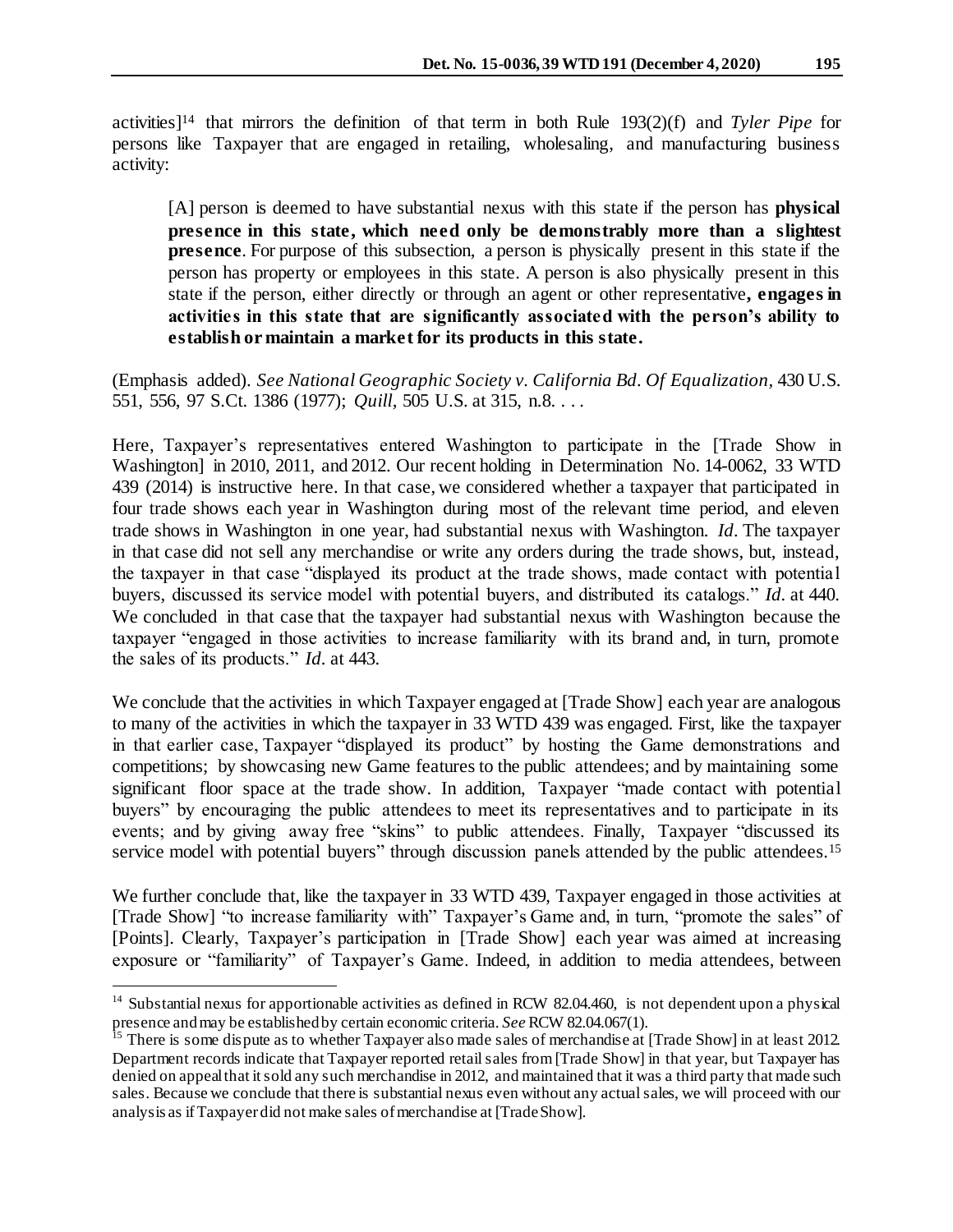60,000 and 70,000 people attended [Trade Show] each year during the review period. It stands to reason that by participating in [Trade Show in Washington], Taxpayer received increased exposure through both the media reporting on Taxpayer and through the sheer numbers of public attendees, many of which were likely Washington residents given the location of [Trade Show]. Such exposure was clearly meant to "promote the sales" of [Points] everywhere, including in Washington, which sales, in theory, would increase due to the added exposure at [Trade Show] and due to the increased number of Game players Taxpayer clearly hoped to achieve through its participation at [Trade Show]. As such, we conclude that Taxpayer's participation in [Trade Show] in 2010, 2011, and 2012 was "significantly associated" with Taxpayer's ability "to establish or maintain a market for its products" in Washington pursuant to RCW 82.04.067(6), Rule 193(7), and the associated case law.

Taxpayer argues that "the small quantity of visits" to Washington is insufficient to create substantial nexus. We disagree. We have consistently held that infrequent in-state visits by employees of an out-of-state business can establish nexus. *See* Det. No. 08-0117, 27 WTD 239 (2008) (holding that two one-day sales visits by employees to Washington over a four-year period created nexus); Det. No. 97-061, 18 WTD 211 (1999) (holding that two annual visits by employees to Washington lasting no more than two days each created nexus). Here, Taxpayer's representatives entered Washington for three visits that lasted three days each over the course of three years. As RCW 82.04.067(6) makes clear, the physical presence in Washington "need only be demonstrably more than a slightest presence." We hold that Taxpayer's physical participation in three trade shows over a three-year period that lasted three days each is not too "small" to constitute substantial nexus.

As discussed earlier, Taxpayer maintains that it did not sell any products or merchandise at [Trade Show], and, therefore, participation in [Trade Show] in the absence of sales-related activity cannot create substantial nexus. Again we disagree.<sup>16</sup> We have frequently held that other activities in Washington besides sales-related visits established nexus. *See* 33 WTD 439, discussed *supra*; Det. No. 00-003, 19 WTD 685 (2000) (finding that dealer training, supporting promotional efforts at trade shows, introducing and promoting new products, and establishing a network of independent contracts in Washington for repair work were all activities that were significantly associated with the ability to establish and maintain a market in Washington, even where there was no solicitation of sales in Washington). In other cases, we have held that occasional visits by nonresident employees who do not solicit sales can establish substantial nexus with this state. *See* Det. No. 91- 213, 11 WTD 239 (1991) (holding that substantial nexus existed where nonresident employees made occasional visits to this state to show product samples and to explain the taxpayer's policies); Det. No. 88-368, 6 WTD 417 (1988) (holding that occasional visits by nonresident employees to provide advice on the safe handling of products provided substantial nexus). As such, we conclude that Taxpayer's activities at [Trade Show], which we treat as not including actual sales of products or merchandise, nevertheless were activities significantly associated with Taxpayer's ability to establish or maintain a market in Washington.

Taxpayer directs our attention to some of our past decisions. . . .

j

<sup>&</sup>lt;sup>16</sup> As discussed earlier, there is some dispute over whether Taxpayer sold merchandise at [Trade Show] in 2012. Because we conclude actual sales are not necessary to establish substantial nexus in this case, we proceed with our analysis as if Taxpayer did not have actual sales at [Trade Show].